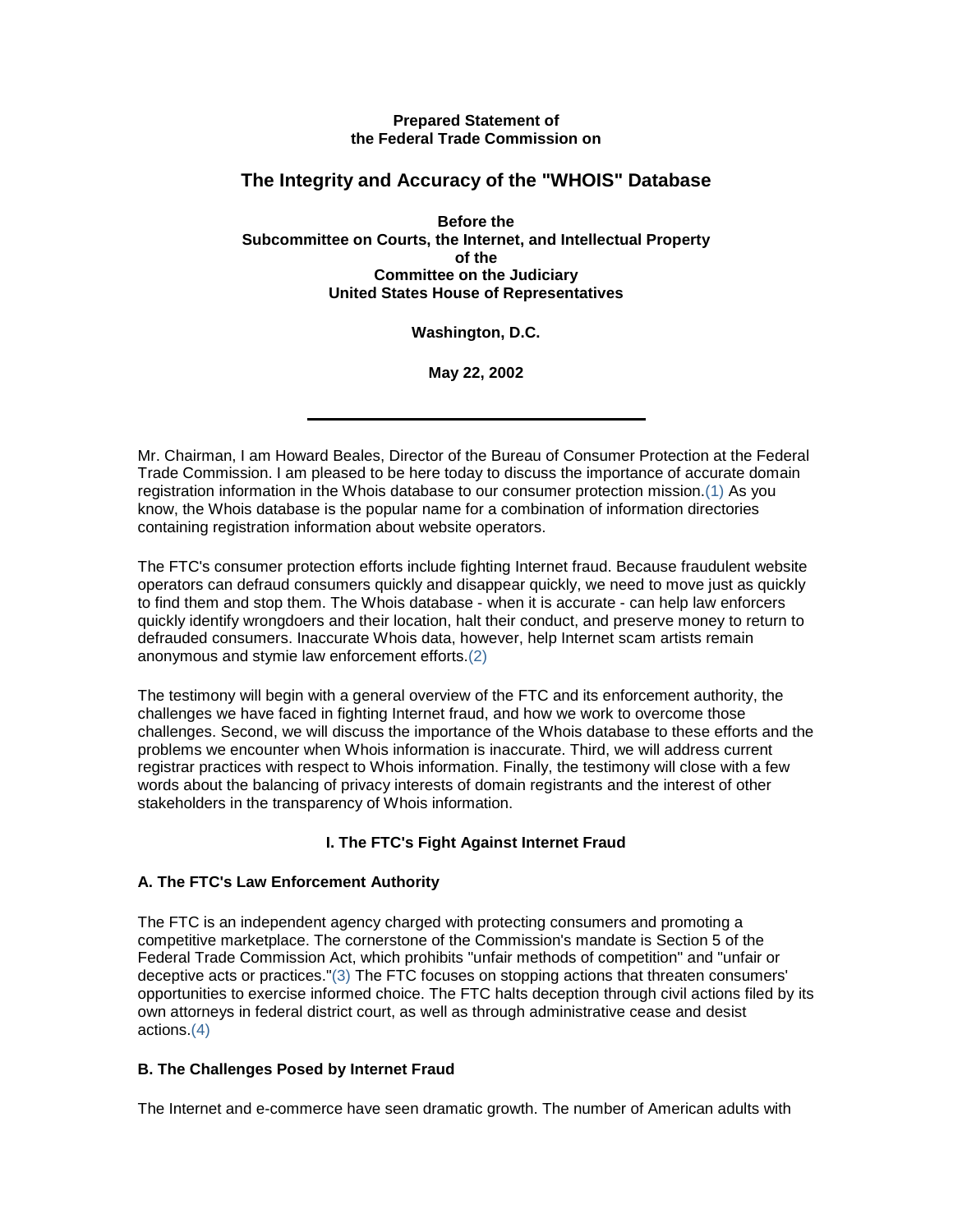Internet access has grown, by one estimate, from approximately 88 million in mid-2000 to more than 174 million in March 2002.(5) The Census Bureau of the Department of Commerce estimated that in the fourth quarter of 2001, not adjusted for seasonal, holiday, and trading-day differences, online U.S. retail sales were more than \$10 billion, an increase of 13.1 percent from the fourth quarter of 2000. Total e-commerce sales for 2001 were estimated at \$32.6 billion, an increase of 19.3 percent from 2000.(6)

Unfortunately, but not surprisingly, the e-commerce boom of the last several years has created fertile ground for fraud. In 2001, close to 50,000 complaints - roughly 41 percent of all complaints logged into the FTC's fraud database, Consumer Sentinel, by various organizations that year were Internet-related.(7)

There is real danger that the benefits of the Internet may not be fully realized if consumers identify the Internet with fraud operators. We need to act quickly to stop fraud, both to protect consumers and to protect consumer confidence in e-commerce. We have therefore made fighting Internet fraud a top priority. Since 1994, the FTC has brought more than 225 Internet-related law enforcement actions against 688 defendants and respondents, stopping consumer injury estimated at more than \$2.1 billion.

The Commission faces a host of novel challenges in its efforts to combat fraud and deception online. Traditional scams - such as pyramid schemes and false product claims - thrive on the Internet. A colorful, well-designed Web site imparts a sleek new veneer to an otherwise stale fraud; and the reach of the Internet also allows an old-time con artist to think - and act - globally. Moreover, the architecture of the Internet itself has given rise to new high-tech scams that were not possible before the development of the Internet. Both traditional scams and the innovative ones exploit the global reach and instantaneous speed of the Internet. In addition, the Internet enables con artists to cloak themselves in anonymity, which makes it necessary for law enforcement authorities to act much more quickly to stop newly-emerging deceptive schemes before the perpetrators disappear. And because the Internet transcends national boundaries, law enforcement authorities must be more creative and cooperative to successfully combat online fraud.

## **C. The FTC's Efforts to Fight Internet Fraud**

Given the speed with which Internet fraudsters can con consumers, the Commission has worked to identify problems and go after perpetrators rapidly. In light of the challenges posed by the borderless nature of the Internet, the Commission has worked to gather information from international sources and cooperate with its foreign counterparts through multilateral and bilateral efforts. Some of the tools we have used to accomplish these goals include the following:

- **Databases**: To gather information quickly, the Commission has developed Consumer Sentinel, a web-based consumer complaint database that is accessible to more than 420 law enforcement organizations in the U.S., Canada and Australia.(8) In 2001, numerous organizations in the U.S. and Canada contributed more than 200,000 consumer complaints to Consumer Sentinel.(9) These complaints can help us identify trends and target fraudsters quickly and efficiently.
- **International Cooperation**: The Commission cooperates with its international counterparts to meet the challenges posed by cross-border fraud. The FTC is a member of the International Marketing Supervision Network (IMSN), a group of 30 consumer protection enforcement agencies that meets twice a year to discuss cross-border cooperation.(10) Fifteen IMSN countries have launched [econsumer.gov,](http://www.econsumer.gov/) a public website where consumers can file cross-border e-commerce complaints online that are accessible to law enforcement agencies in the member countries. The site is available in English,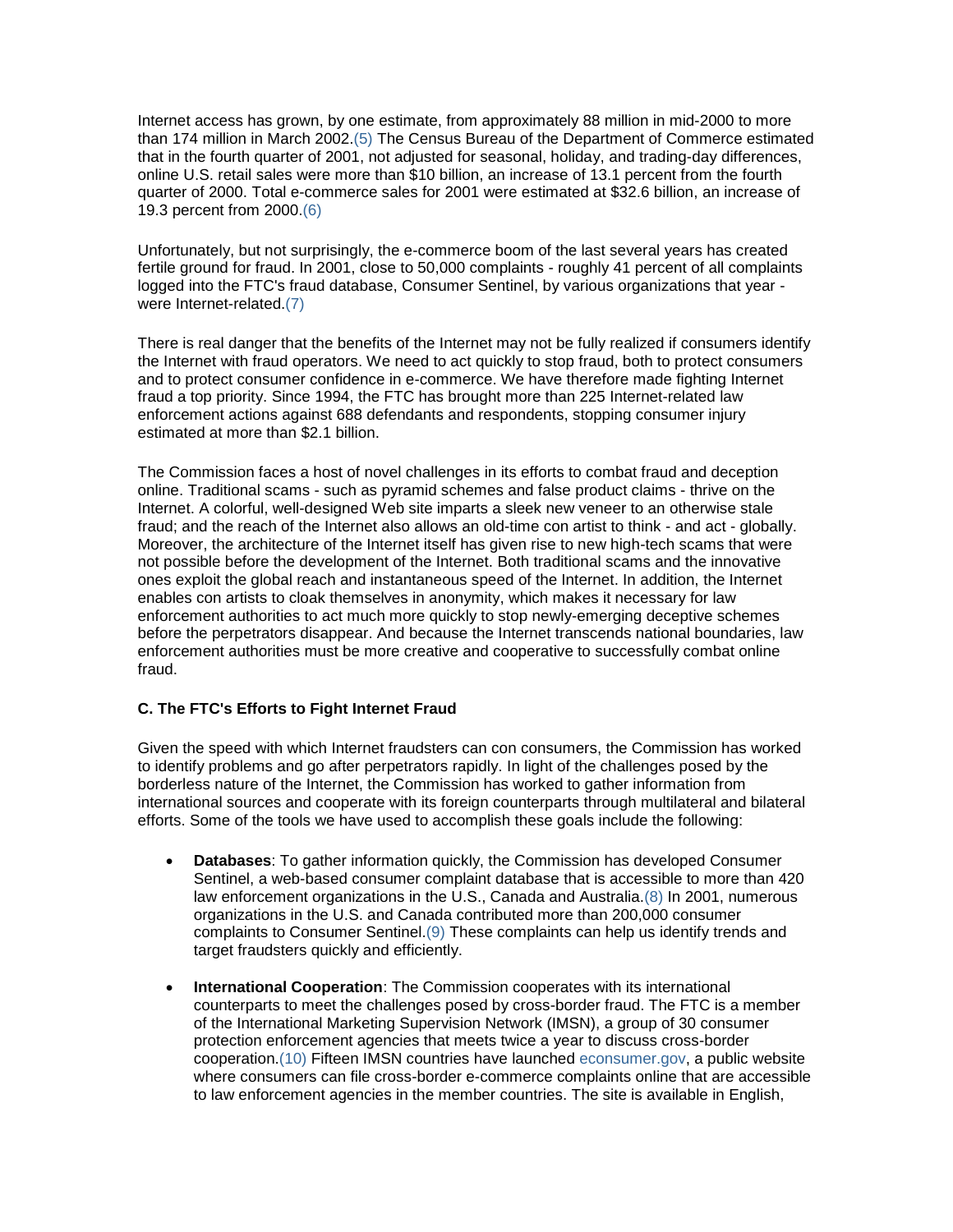French, Spanish and German.(11) Complaints from [econsumer.gov](http://www.econsumer.gov/) can help us identify trends and fraudsters on an international level. The FTC has also signed consumer protection cooperation agreements with Canada, the U.K. and Australia, which has enhanced our cooperation with these countries.(12)

- **Surf Days:** The Commission also coordinates law enforcement Surf Days to help identify international fraudsters. During a typical surf day, law enforcers at the federal, state, local and international levels "surf" the Internet for a specific type of claim or solicitation that is likely to violate the law. When a suspect site is identified, the page is downloaded and saved as potential evidence. Frequently, the operator of the site is sent a warning that explains the law and provides a link to educational information. Often, investigators obtain the e-mail or postal address from Whois information in order to send such warnings. A law enforcement team later revisits the previously warned sites to determine whether they have remedied their questionable claims or solicitations. Sites that continue to make unlawful claims are targeted for possible law enforcement action. Surf days achieve visible results: to date, more than 250 law enforcement agencies and consumer organizations around the world have joined the FTC in approximately 33 surf days; collectively, they have identified more than 6,000 Internet sites making dubious claims. In each of these efforts, a significant percentage of the Web site operators who received a warning came into compliance with the law, either by taking down their sites or by modifying their claims or solicitations.
- **Sweeps**: The FTC also coordinates law enforcement sweeps, both domestically and internationally, and here too Whois information can play an important role. In our experience, "sweeps" of a particular area can generate substantial publicity, which can in turn provide meaningful consumer education and further deter fraudulent conduct in that area. In "Operation Top Ten Dot Cons," for example, law enforcement agencies from nine countries announced 251 law enforcement actions against online companies. More recently, the FTC announced earlier this month that it had joined forces with 12 other U.S. and Canadian agencies to form an International Netforce targeting deceptive spam and Internet fraud. The agencies brought 63 law enforcement actions against Web-based scams, ranging from auction fraud to bogus cancer cure sites, and sent more than 500 warning letters to senders of deceptive spam.(13)
- **Internet Training**: Recognizing that law enforcement officials have to be one step ahead of the technology used by scam artists, the FTC has also hosted Internet training seminars. Since FY 2001, the Commission has educated more than 1,750 law enforcement personnel from more than 20 countries, 38 states, 23 U.S. federal agencies, and 19 Canadian agencies.
- **Internet-Based Tools**: The Commission also provides its staff with the tools they need to investigate high-tech fraud quickly, anonymously, and efficiently. The FTC's Internet Lab is an important example. With high speed computers that are separate from the agency's network and equipped with current hardware and software, the Lab allows staff to investigate fraud and deception in a secure environment and to preserve evidence for litigation. Staff often conducts Whois searches in the Internet lab.

### **II. The Importance of Whois Data**

You have asked us to discuss the importance of accurate Whois data to our work. Such a discussion necessarily takes place against the backdrop of discussions about ICANN reform. Interested stakeholders are actively discussing various reform proposals.

It is hard to overstate the importance of accurate Whois data to our Internet investigations. In all of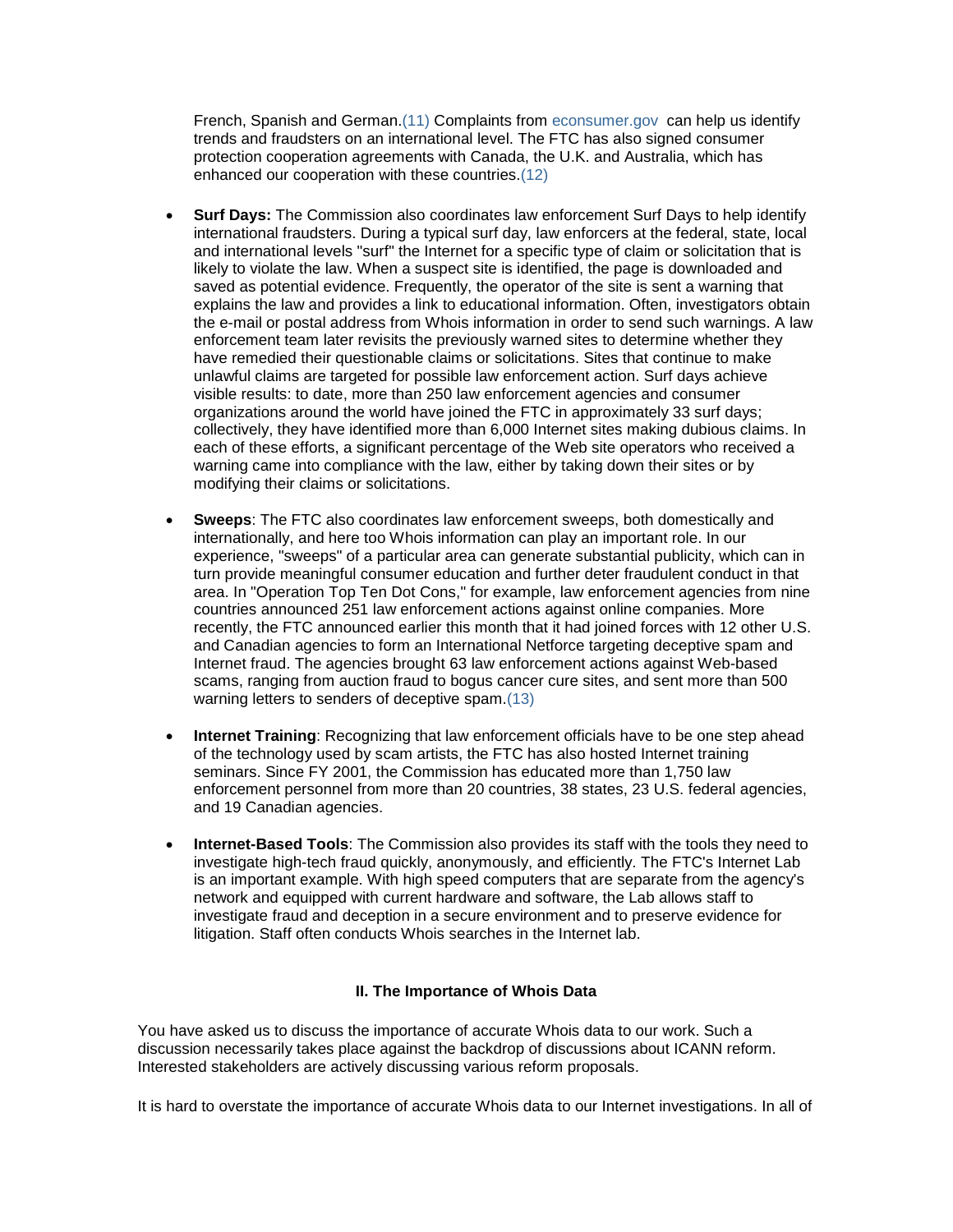our investigations against Internet companies, one of the first tools FTC investigators use to identify wrongdoers is the Whois database. We cannot easily sue fraudsters if we cannot find them. We cannot even determine which agency can best pursue them if we are unable to figure out the country in which they are located.

The pace of Internet fraud makes it necessary to obtain rapidly the basic identifying information about the operator of a website. The existing Whois database does not serve this function as well as it could. Indeed, one survey on e-commerce issues by the Australian Taxation Office found that 10 to 15 percent of the data in the Whois database is inaccurate.(14)

### **A. FTC Experience with Inaccurate Whois Data**

FTC investigations are being hampered by registration information that is not only false, but sometimes blatantly so. For example, Whois information for "taboosisters.com," a website targeted in *FTC v. Pereira*,(15) indicated that the domain name was registered to a company located at "4 Skin" Street in Amsterdam, with "Amanda Hugandkiss" listed as the administrative contact. In *FTC v. J.K. Publications, Inc.*,(16) a Whois query for a website operated by the defendants provided a street address of "here there, ca 10001" for the administrative and technical contacts.

These examples do not appear to be isolated incidents. An informal sampling of Whois queries conducted by FTC staff turned up a number of domain names with facially false address information registered to "hacker," "FBI," "Bill Clinton," "Mickey Mouse," and "God." Several recent searches have turned up false phone numbers such as 555 555-5555 and 888 888-8888. One recent search for Whois information listed the organization, administrative, technical and zone contact as "xxxxxxxxxxxxxx." Another listed U.S. address information for a business that in fact operated from another continent.

Besides hampering our law enforcement investigations, inaccurate Whois data decreases the effectiveness of our Surf Days. As described above, the FTC and its law enforcement partners often "surf" the Internet for particular types of claims and send warning messages to sites that make potentially deceptive or misleading claims, following up later to determine if enforcement action is appropriate. Surfers rely on Whois data to find addresses for this purpose. If the Whois data are not accurate, the utility of the Surf Day as a law enforcement tool is diluted.

Problems with inaccurate Whois data were illustrated in a surf conducted by the FTC and its law enforcement partners in connection with the recent "International Netforce" initiative described above. One part of this initiative was a surf to test compliance with "remove me" or "unsubscribe" options.(17)

The object of the surf was to test whether "remove me" or "unsubscribe" options in spam were being honored. From e-mail forwarded to the FTC's database of unsolicited commercial e-mails by the participating agencies, we culled more than 200 e-mails that purported to allow recipients to remove their name from a spam list. The agencies set up dummy e-mail accounts to test the pledges. We discovered that most of the addresses to which they sent the requests were invalid. Most of the "remove me" requests did not get through. Based on information gathered, the FTC sent 77 letters warning spammers that deceptive "removal" claims in unsolicited e-mail are illegal. We sent the letters to addresses listed in the Whois database. Interestingly, 16 of the 77 letters, or approximately 21 percent, were sent back to us because the addresses we obtained from the Whois database were inaccurate. We have notified the registrars of this inaccuracy and have encouraged them to take appropriate action.(18)

The importance of law enforcement officials having access to accurate contact information for commercial website operators has also been recognized internationally. In 1999, the Organization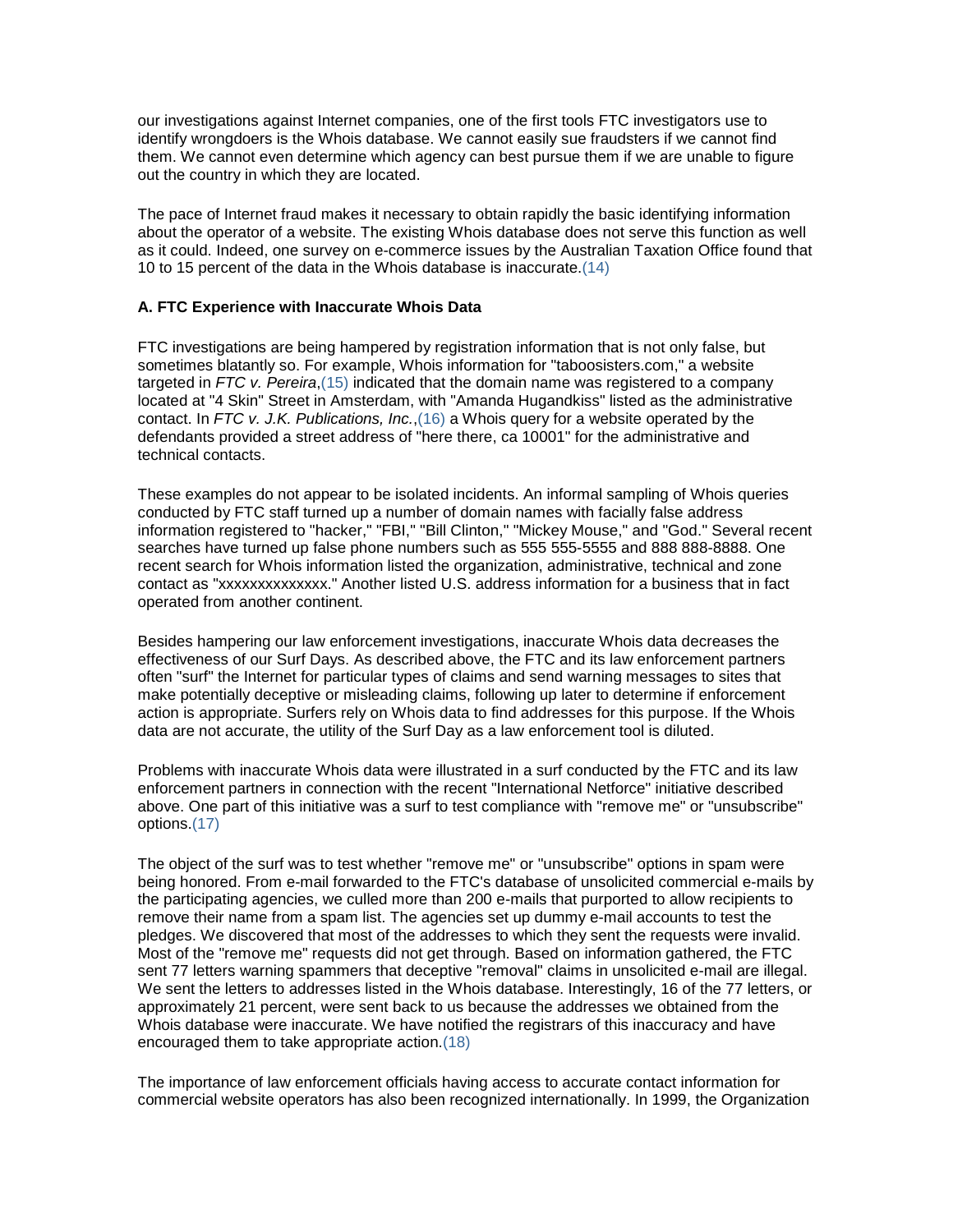for Economic Cooperation and Development (OECD), an international organization consisting of 30 countries, issued consensus Guidelines on Consumer Protection in Electronic Commerce. These Guidelines recommend that "businesses engaged in electronic commerce with consumers should provide accurate, clear and easily accessible information about themselves sufficient to allow, at a minimum . . . location of the business and its principals by law enforcement and regulatory officials."(19) Where this information is not provided on the registered websites, the Whois database can provide an important supplementary resource for law enforcers.

### **B. Registrar Responsiveness**

The problem of inaccurate Whois information is compounded when registrars fail to act promptly to suspend domain names registered by registrants who have willfully provided inaccurate contact information. Under Registrar Accreditation Agreements between registrars and ICANN, registrars must collect contact information from registrants and post such information on a Whois service.(20) Suspension of a domain name for willful failure to provide accurate contact information is within the discretion of the registrar.(21) However, registrars have little incentive to suspend a domain name. Their failure to suspend a domain name can allow anonymous fraudsters to remain online and have their sites viewed by thousands of consumers in a short period of time.

Here is an anecdote illustrating how difficult it can be to suspend a domain name. At the most recent meeting of the OECD's Committee on Consumer Policy, which FTC Commissioner Mozelle Thompson now chairs, OECD staff presented a paper on its experience trying to contact a cybersquatter.(22) The OECD had let its registration for its French language site [www.ocde.org](http://www.ocde.org/) lapse. A cybersquatter bought the domain name and used it to post a pornographic site with an offer to sell the domain name.(23) The Whois database indicated that the site had been registered by "Domain For Sale," located in Armenia, but the administrative and technical contact was an employee of the American Institute of Architects in Washington, D.C. The OECD called this individual and found that Domain For Sale had falsely listed him as a contact. The OECD demonstrated to the registrar that Domain For Sale had willfully provided false contact information. Rather than suspend Domain For Sale's registration, the registrar sent an e-mail to Domain For Sale, giving it fifteen days to correct its registration.

Domain For Sale modified its registration information, but the new information was on its face incomplete, as it did not list a person as a contact for the company, in violation of the Registrar Accreditation Agreement.(24) The registrar offered to de-register Domain For Sale only if OECD would indemnify the registrar for any breach of contract claim, the registrar's legal expenses in responding to OECD's complaint, and two years potential loss of registration business from Domain For Sale, which had 113 registrations with that particular registrar. The OECD refused and submitted affidavits from Armenian government officials stating that there was no legal entity registered at the address Domain For Sale had listed as its contact information. Only after some additional correspondence between the OECD and the registrar over a period of about one month was the registrar prepared to return the name to the OECD.

According to the OECD, the registrar failed to suspend the registration even after the OECD had twice shown that the registrant willfully submitted false contact information. Thus, OECD did not have access to [www.ocde.org](http://www.ocde.org/) for almost two months.(2[5\)](http://www.ftc.gov/os/2002/05/whois.htm#N_25_) By analogy, if a fraudulent website remains posted for a two-month period, it could cause consumers substantial injury.

## **IV. Current Registrar Practices with Respect to Whois Information**

Current registrar practices with respect to accuracy of Whois information vary, depending on the type of registrar at issue. All registrars for generic Top Level Domains (gTLDs), including .com, .net, .org, .biz, .info and .name, are required to comply with ICANN's Registrar Accreditation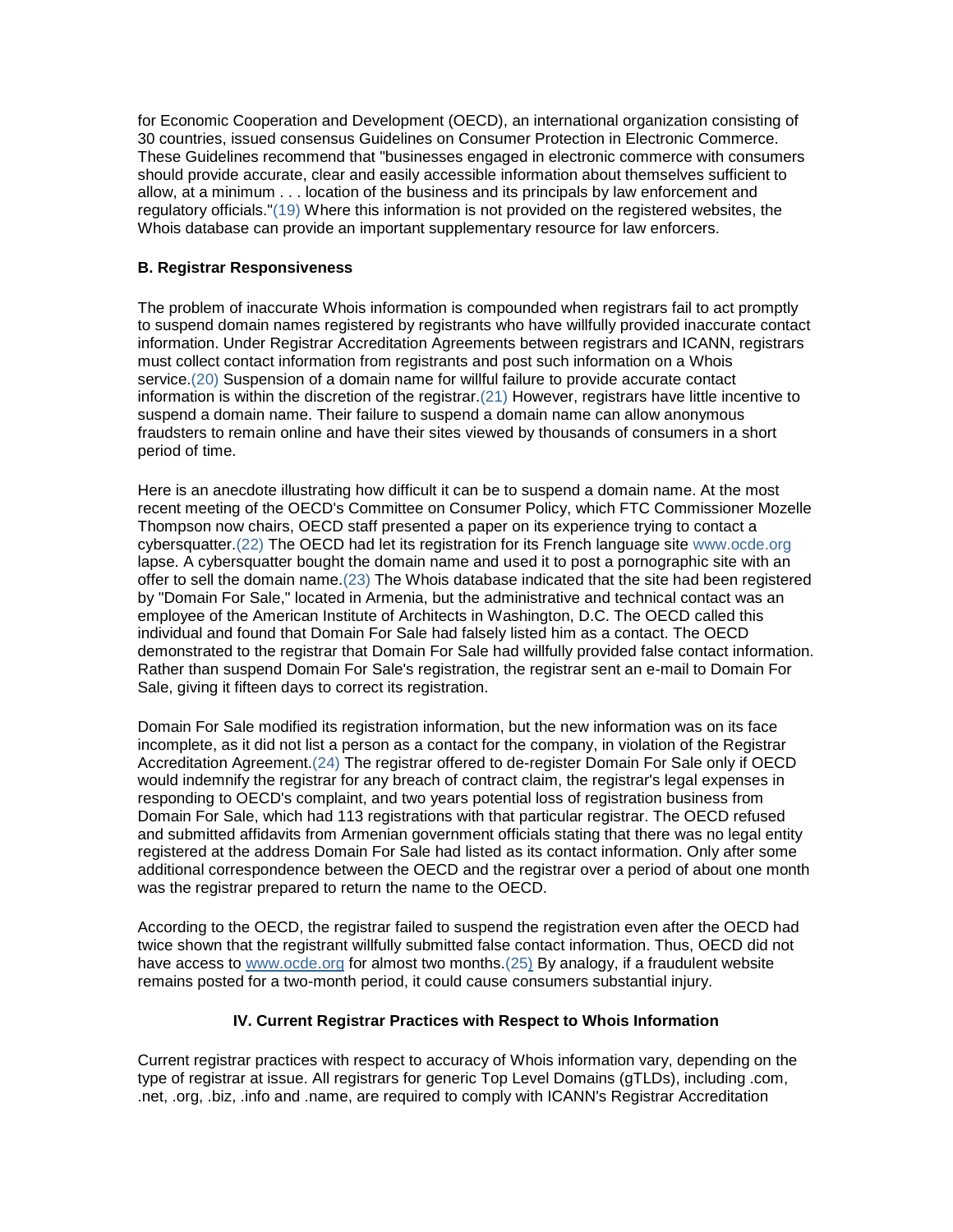Agreement.(26) This Agreement contains provisions requiring registrars to collect accurate contact information from registrants and post such information on a Whois site. ICANN does not currently have any contractual provisions in place for most country code Top Level Domains (ccTLDs), such as .uk for the United Kingdom or .de for Germany. Registrar practices for these ccTLDs vary widely.(27) The following discusses each of these areas in turn.

## **A. Generic TLDs**

ICANN's Registrar Accreditation Agreements with the gTLD registrars include some noteworthy provisions that illustrate ICANN recognition of the benefits of accurate Whois data. For example, the Agreement specifies that "a Registered Name Holder's willful provision of inaccurate or unreliable information, its willful failure promptly to update information provided to Registrar, or its failure to respond for more than fifteen calendar days to inquiries by Registrar concerning the accuracy of contact details associated with the Registered Name Holder's registration shall constitute a material breach of the Registered Name Holder-registrar contract and be a basis for cancellation of the Registered Name registration."(28) The Accreditation Agreement also requires that, if registrars are notified of an inaccuracy in the registration information, they should "take reasonable steps to investigate that claimed inaccuracy."(29)

The FTC Bureau of Consumer Protection letter to the ICANN DNSO Names Council dated August 6, 2001, mentioned earlier, had asked ICANN to work with registrars to implement and enforce the provisions of its Registrar Accreditation Agreement that ensure the completeness and accuracy of Whois data. There is some room for improvement in the Registrar Accreditation Agreements that could address our concerns.(30)

First, it would be extremely useful if registrars would weed out blank or incomplete registration forms, as well as some of the obviously false information that undermines the integrity of the Whois database. Second, it would very be useful to us if registrars could be required to suspend a domain registration upon wilful failure to provide accurate contact information, or failure to correct inaccurate contact information, until accurate information is obtained. The current ICANN Registrar Accreditation Agreements leave cancellation of a domain registration in these circumstances to the registrar's discretion.(31) This policy is problematic for two important reasons. As noted above, registrars have little incentive to suspend a domain name. Without a suspension requirement, scam artists are free to perpetrate fraud anonymously. In addition, registrars that adopt relaxed policies on accurate contact information may attract businesses seeking anonymity, creating havens for bad actors to shield their true identity from law enforcement and others. The OECD experience described above shows the consequences of lack of registrar cooperation: when registrars refuse to suspend domain registrations, websites operating for nefarious purposes can continue to operate on the Internet unchecked.

Although the Registrar Accreditation Agreements contain many important provisions for ensuring accuracy of domain registration information, these provisions have not solved the problem of inaccurate data described above. We believe it is worth examining whether registrars should have additional obligations to suspend registrations for failure to provide accurate information under Section 3.7.7.2 of the Registrar Accreditation Agreement and to implement reasonable up-front verification procedures for accuracy of contact information provided.(32)

## **B. Country-Code TLDs**

Websites operating from the two-letter country-code top-level domains (ccTLDs) are likely to become increasingly important to our Internet fraud efforts. Websites operating from ccTLDs are viewable by U.S. consumers, and an increasing number of our actions involve foreign-based websites targeting U.S. consumers.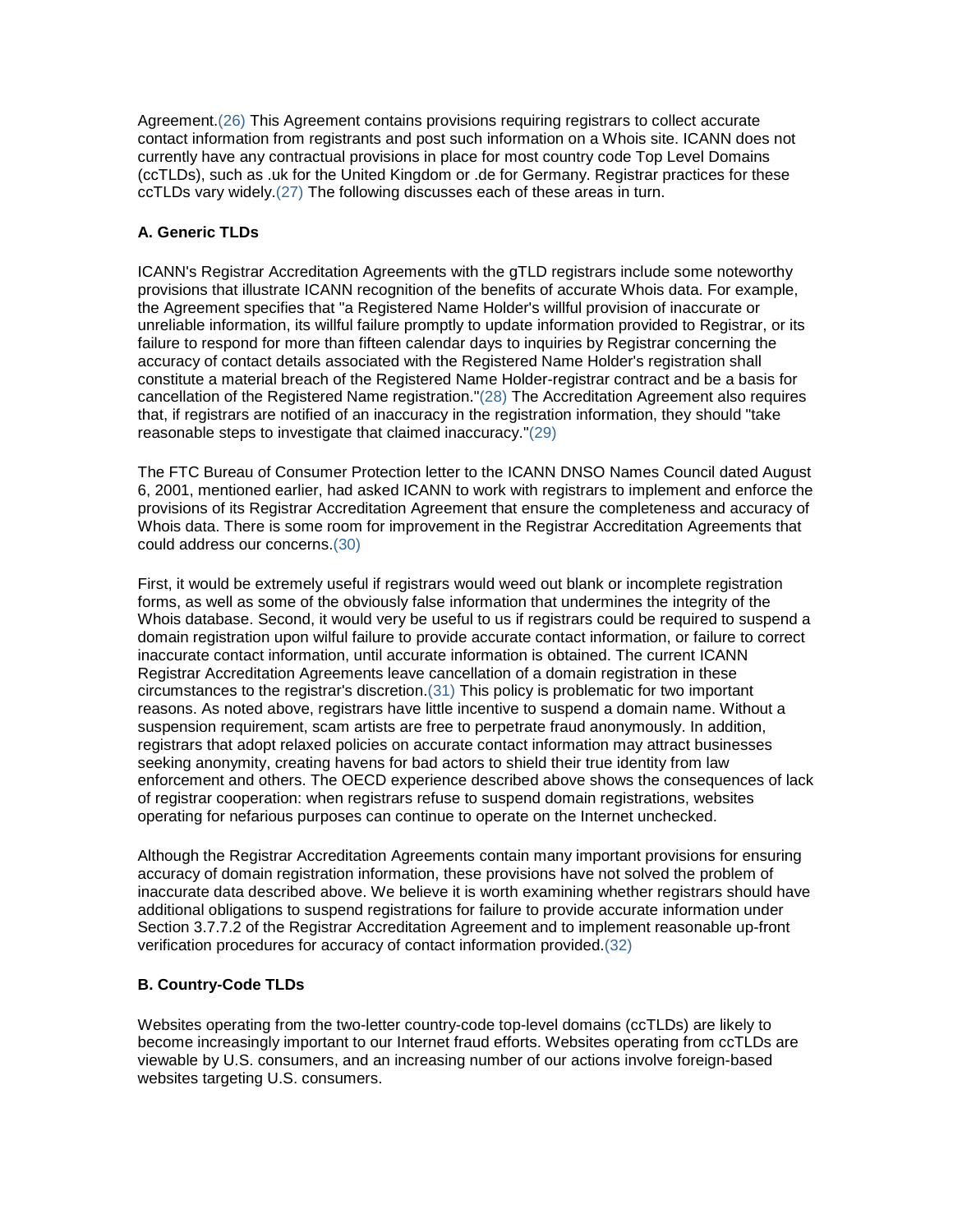Registration of domain names within ccTLDs is administered by country-code registry managers. The rules and policies for registering domain names in the ccTLDs vary significantly, and the ccTLD registry managers do not have uniform rules on collection and publication of contact information for domain registrants.(33) Thus, the policies on disclosure of Whois information for domains registered with ccTLDs vary widely, and unavailability of such information can hinder our investigations. For example, the public Whois database for the .uk TLD (United Kingdom) only provides name of the registrar and no contact information for the domain registrant.(34) The .ie (Ireland) public Whois service only provides the name of the person who registered the website, but no contact information.(3[5\)](http://www.ftc.gov/os/2002/05/whois.htm#N_35_) The .cn Whois service for China provides virtually no public information.(36)

ICANN's existing ccTLD Sponsorship Agreements with Australia and Japan state that ccTLD registry managers should obtain, maintain and provide public access to accurate and up-to-date contact information for domain name registrants consistent with ICANN policies.(37) Neither of these agreements prescribes detailed rules for what information should be collected and what information should be published. The Australian ccTLD registry manager seems to provide contact information, including name, address, telephone number, fax number and e-mail address, for the registrant, whereas the Japanese ccTLD registry manager seems to only provide the name of the registrant.(38) ICANN's model ccTLD Sponsorship Agreement and ICANN's Governmental Advisory Committee Principles for Delegation and Administration of ccTLDs Presented contain the same provision as the .jp (Japan) and .au (Australia) ccTLD sponsorship agreements on public access to contact information of registrants.(39)

It would be extremely useful for our law enforcement purposes for the ccTLD registry managers to implement measures to improve accuracy and accessibility of Whois data for ccTLD registrants. For the reasons that we have outlined, we will continue to work with businesses, consumer groups, governments, international organizations and other stakeholders to advocate internationally the importance of collecting accurate contact details for ccTLD registrants to assist law enforcers in their efforts to protect consumers from Internet fraud.(40)

### **V. Privacy Issues**

Finally, there are tradeoffs between transparency of domain registrant information and personal privacy. The FTC has a unique perspective on these issues, given that we are a law enforcement agency that has committed substantial resources to protecting consumers' privacy.(41) There are legitimate privacy interests at stake for websites, especially those developed for personal or political purposes. At the same time, there are often legitimate reasons for making such information available to law enforcers and/or the public.

For commercial websites, we believe the balance weighs in favor of public disclosure of basic registrant contact information. Once a company decides to sell products on the Internet, it should be accountable to the public so that the public can determine who the company is and where it operates from. The OECD Guidelines on Electronic Commerce cited above affirm these principles. The Guidelines state that consumers should have information about commercial websites "sufficient to allow, at a minimum, identification of the business. . .[and] prompt, easy and effective consumer communication with the business.(42) This provision represents a consensus among the 30 member countries of the OECD as to the minimum information that consumers should be able to obtain about businesses operating websites. Because some online businesses do not provide sufficient identifying information on their websites, Whois information can provide consumers with a useful supplement.

With respect to websites registered by individuals, such as websites registered under the .name Top Level Domain,(43) or websites registered for non-commercial purposes, there are different considerations to balance. On one hand, these individuals and website operators have legitimate privacy concerns. On the other hand, a fraudster should not be permitted to hide from law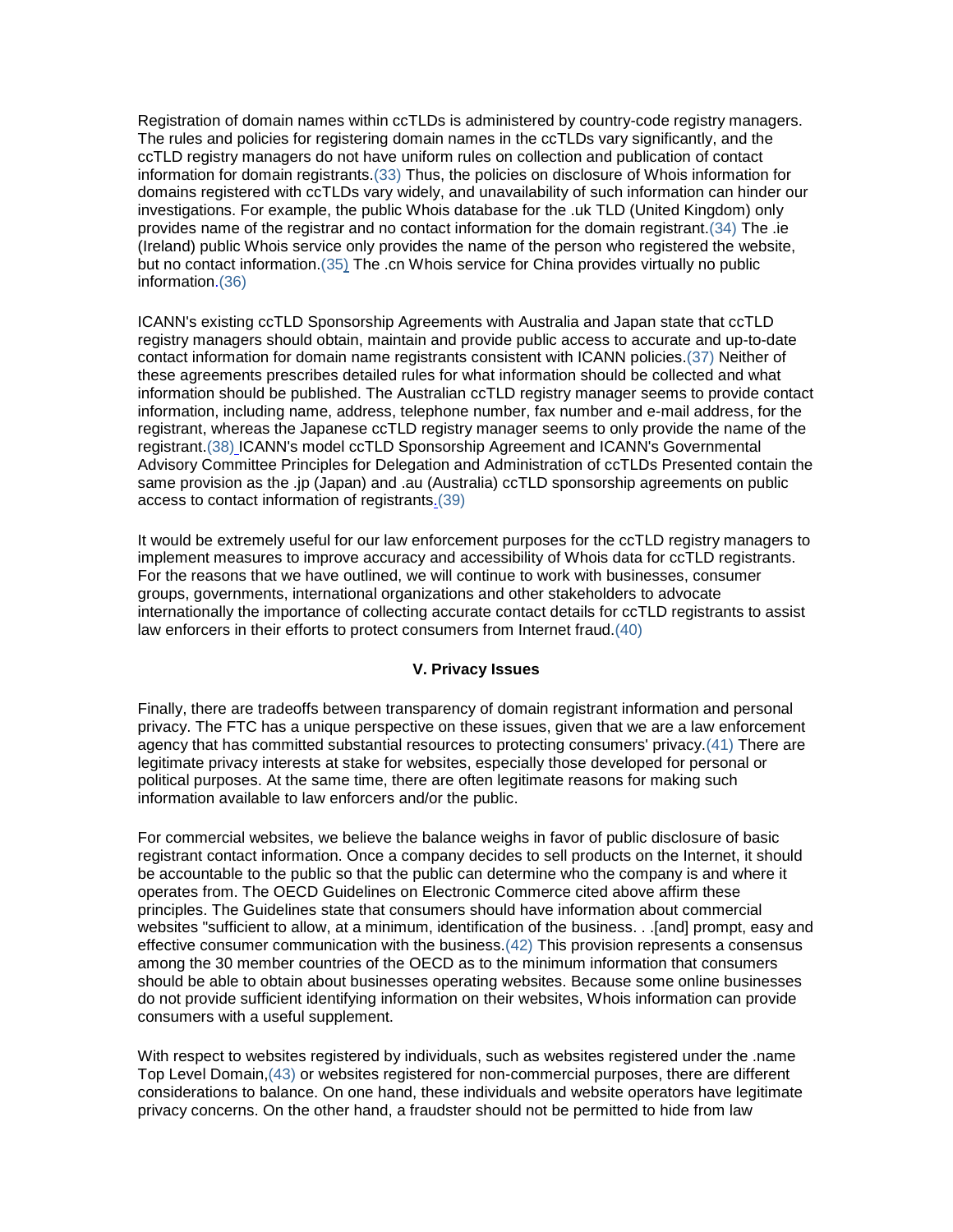enforcement authorities simply by registering under the .name TLD or by claiming registration for non-commercial purposes. It is also important in this context to consider both the question of what disclosure to the public is warranted and the question of what disclosure to law enforcement is warranted. We are continuing to work through international organizations, businesses and consumer groups to develop workable solutions that balance the privacy interests with the interests in transparency of Whois data.(44)

#### **VI. Conclusion**

In short, our Internet fraud enforcement efforts require quick identification of problems, quick identification of perpetrators, and the ability to gather information about international entities and organizations. Accurate Whois data is essential to these efforts, and inaccurate data can significantly frustrate them. We look forward to continuing to work with this Subcommittee and all international stakeholders toward improving accuracy of Whois information.

Mr. Chairman, the FTC greatly appreciates this opportunity to testify. I would be happy to answer any questions that you and other Members may have.

#### **Endnotes:**

1. This written statement presents the views of the Federal Trade Commission. My oral statement and responses to questions are my own and are not necessarily those of the Commission or any individual Commissioner.

2. The FTC's Bureau of Consumer Protection staff also filed a public comment with the ICANN DNSO Names Council on the importance of accurate Whois data for law enforcement purposes. See Letter of Howard Beales to Louis Touton dated August 6, 2001, re ICANN DNSO Names Council Whois Survey.

3. 15 U.S.C. § 41 et seq. The Commission has responsibilities under 40 additional statutes, including the Children's Online Privacy Protection Act of 1998, 15 U.S.C. § 6501 et seq., which prohibits unfair and deceptive acts and practices in connection with the collection and use of personally identifiable information from and about children on the Internet. Se[e www.ftc.gov/ogc/coppa1.pdf.](http://www.ftc.gov/) The Commission also enforces over 30 rules governing specific industries and practices, including the Mail and Telephone Order Merchandise Rule, 16 C.F.R. Part 435, which covers purchases made over the Internet and spells out the ground rules for making promises about shipments, notifying consumers about unexpected delays, and refunding consumers' money. See [www.access.gpo.gov/nara/cfr/waisidx\\_99/16cfr435\\_99.html.](http://www.access.gpo.gov/nara/cfr/waisidx_99/16cfr435_99.html) 

4. 15 U.S.C. §§ 45(a) and 53(b).

5. See Leslie Miller, *"Web Growth Slows, But Online Time Rises,"* USA Today, March 28, 2002, available at [www.usatoday.com/life/cyber/tech/2002/03/28/net-statistics.htm.](http://www.usatoday.com/life/cyber/tech/2002/03/28/net-statistics.htm)

6. See U.S. Census Bureau, "Retail E-Commerce Sales in Fourth Quarter 2001 Were \$10.0 Billion, Up 13.1 Percent from Fourth Quarter 2000,[" www.census.gov/mrts/www/current.html.](http://www.census.gov/mrts/www/current.html) 

7. This number represents an exponential growth in the number and percentage of Internet fraud-related complaints received in 1997, when the Commission received fewer than 1,000 Internet fraud complaints. See Prepared Statement of the Federal Trade Commission on 'Internet Fraud,' Before the House Committee on Energy and Commerce, Subcommittee on Commerce, Trade and Consumer Protection, 107th Cong., 1st Sess. (May 23, 2001), available a[t http://www.ftc.gov/os/2001/05/internetfraudttmy.htm](http://www.ftc.gov/os/2001/05/internetfraudttmy.htm) For additional statistics from the Consumer Sentinel database, se[e www.consumer.gov/sentinel.](http://www.consumer.gov/)

- 8. *See* [www.consumer.gov/sentinel.](http://www.consumer.gov/sentinel)
- 9. *See* [www.consumer.gov/sentinel/trends.htm.](http://www.consumer.gov/sentinel/trends.htm)

10. For more information about the IMSN, see www.imsnricc.org.

11. *See* [www.econsumer.gov.](http://www.econsumer.gov/)

12. *See* Agreement Between the Government of the United States of America and the Government of Canada Regarding the Application of their Competition and Deceptive Marketing Practices Laws, Trade Reg. Rep. (CCH) ¶ 13,503 (1995); Agreement Between the Federal Trade Commission of the United States of America and the Australian Competition & Consumer Commission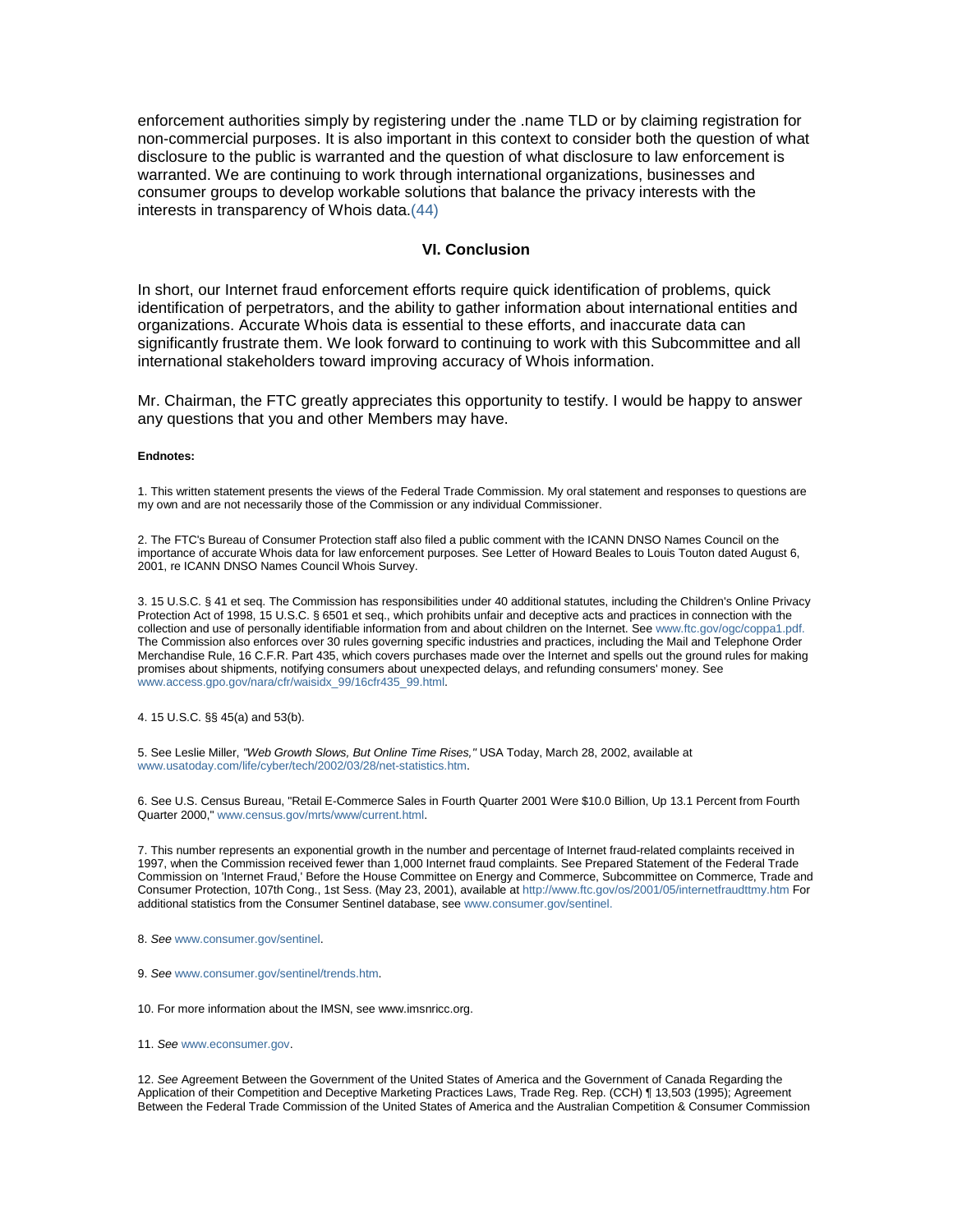On the Mutual Enforcement Assistance in Consumer Protection Matters (July 20, 1999)[, www.ftc.gov/opa/2000/07/usaccc.htm;](http://www.ftc.gov/opa/2000/07/usaccc.htm.) Memorandum Of Understanding On Mutual Enforcement Assistance In Consumer Protection Matters Between The Federal Trade Commission Of The United States of America And Her Majesty's Secretary of State for Trade And Industry And The Director General Of Fair Trading In The United Kingdom (October 31, 2000)[, www.ftc.gov/opa/2000/10/ukimsn.htm.](http://www.ftc.gov/opa/2000/10/ukimsn.htm) 

13. Information on "Operation Top Ten Dot Cons" (October 21, 2000) is available a[t www.ftc.gov/opa/2000/10/topten.htm;](http://www.ftc.gov/opa/2000/10/topten.htm) information on the International Netforce project (April 2, 2002) is available a[t www.ftc.gov/opa/2002/04/spam.htm.](http://www.ftc.gov/opa/2002/04/spam.htm)

14. Cited in Thomas Fuller, "OECD's Cautionary Tale of Porn and Cyberspace," International Herald Tribune at 1 (April 3, 2002), available a[t www.iht.com/articles/53353.html.](http://www.iht.com/articles/53353.html)

15. CV-99-1367-A (E.D.Va. filed Sept. 14, 1999)(Preliminary Injunction entered Sept. 21, 1999). *See* [www.ftc.gov/os/1999/9909/index.htm#22.](http://www.ftc.gov/os/1999/9909/index.htm) 

16. Civ. No. 99-000-44ABC (AJWx) (C.D. Cal.).

17. Many of these initiatives were generated by the FTC's database of unsolicited commercial e-mail (UCE or spam). Consumers currently send unwanted spam to the agency at a rate of approximately 35,000 e-mails a day using the agency's database address[, uce@ftc.gov](mailto:spam@uce.gov). The FTC has collected more than 10 million unwanted spam messages since 1998.

18. *See* [http://www.ftc.gov/opa/2002/04/spam.htm.](http://www.ftc.gov/opa/2002/04/spam.htm) 

19. Guidelines on Consumer Protection in the Context of Electronic Commerce, Part Two, Section III(A), OECD (December 9, 1999) available at [www.ftc.gov/opa/1999/9912/oecdguide.htm.](http://www.ftc.gov/opa/1999/9912/oecdguide.htm) 

20. ICANN Registrar Accreditation Agreement, May 17 2001, § 3.3.1, [www.icann.org/registrars/ra-agreement-17may01.htm.](http://www.icann.org/registrars/ra-agreement-17may01.htm.)

21. Id. at § 3.7.7.2.

22. Cybersquatting means registering, trafficking in, or using a domain name with bad-faith intent to profit from the goodwill of a trademark belonging to someone else. It refers to the practice of buying up domain names reflecting the names of existing businesses, intending to sell the names for a profit back to the businesses when they go to put up their websites. See [http://www.nolo.com/lawcenter/ency/article.cfm/objectID/60EC3491-B4B5-4A98-BB6E6632A2FA0CB2.](http://www.nolo.com/lawcenter/ency/article.cfm/objectID/60EC3491-B4B5-4A98-BB6E6632A2FA0CB2) For an FTC case involving cybersquatting, see *FTC v. Zuccarini*, C.A. No. 01-CV-4854 (E.D. Pa., filed Sept. 25, 2001), available at [http://www.ftc.gov/opa/2001/10/cupcake.htm.](http://www.ftc.gov/opa/2001/10/cupcake.htm)

23. *See* Cybersquatting - The OECD's Own Experience and the Problems It Illustrates with Registrar Practices and the 'Whois' System, OECD Directorate for Science, Technology and Industry, Committee on Information, Computer and Communications Policy, DSTI/ICCP(2002)8 (2002), available a[t www.oecd.org/pdf/M00027000/M00027316.pdf.](http://www.oecd.org/pdf/M00027000/M00027316.pdf) 

24. *See supra* note 20 at § 3.7.7.1.

25. *See supra* note 14.

26. *See supra* note 20.

27. Two letter domains, such as .uk, .de and .jp (for example), are called country code top level domains (ccTLDs) and correspond to a country, territory, or other geographic location. The rules and policies for registering domain names in the ccTLDs vary significantly and some are reserved for use by citizens of the corresponding country. See ICANN Frequently Asked Questions, available a[t www.icann.org/general/faq1.htm.](http://www.icann.org/general/faq1.htm)

28. *See supra* note 20 at § 3.7.7.2.

29. *See supra* note 20 at § 3.7.8.

30. Of course, as noted above, exactly what might be done will depend on whether and to what extent the structure of ICANN is changed as a result of the reform process.

31. See supra note 20 at § 3.7.7.2 (stating that a registrant's wilful failure to provide accurate contact details shall "be a basis for cancellation of the Registered Name registration.")

32. The Commission recognizes that the proposed measures are not a cure-all. They would not, for example, limit in any way the